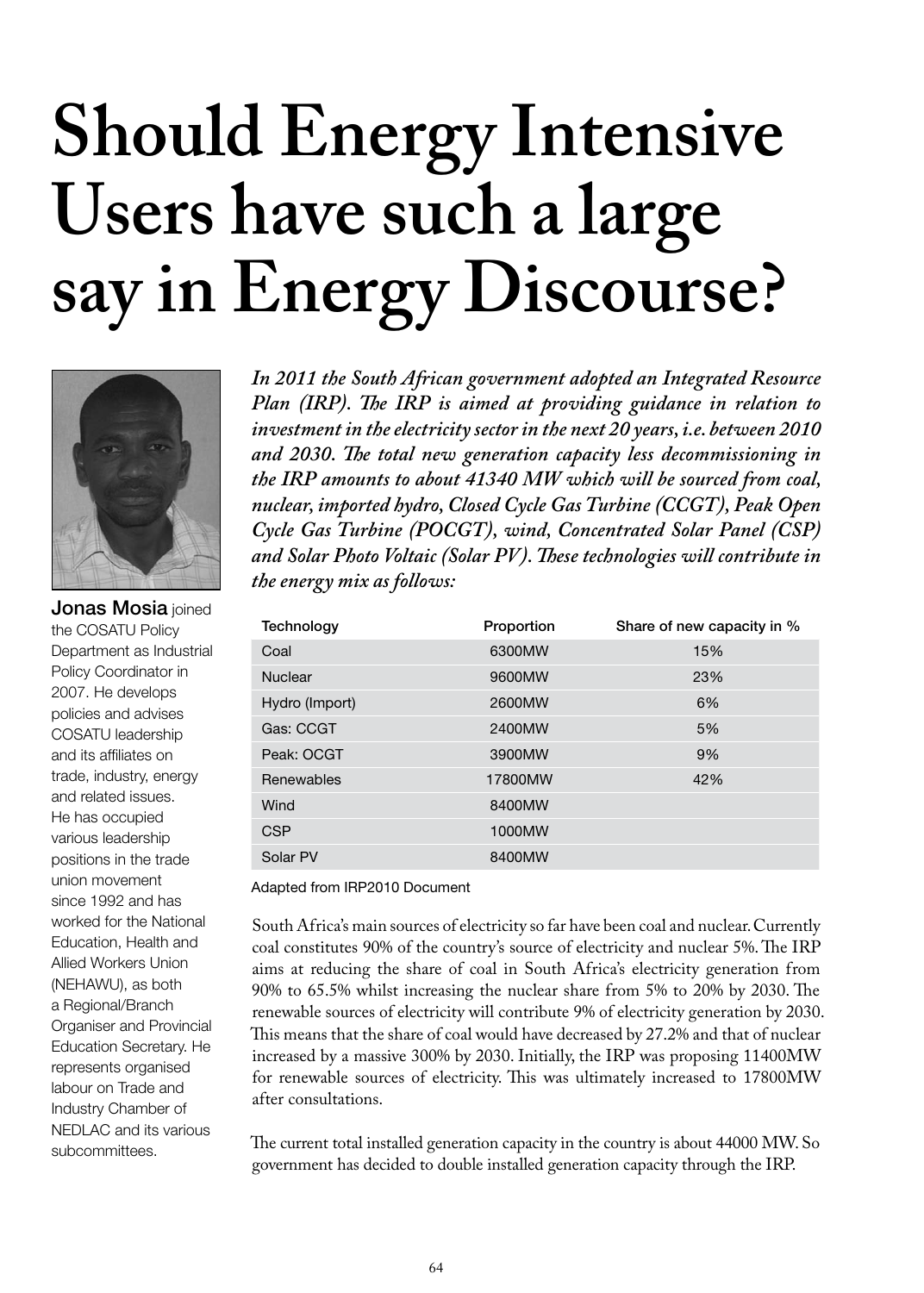## **Is there a Need for Such a Massive Investment?**

Government's main objective through various policy interventions is the creation of decent jobs. South Africa has one of the highest unemployment rates which have not fallen below 20% in the past 20 years or so<sup>1</sup>. This means those who are working have a responsibility to take care of the millions who are unemployed.

It is in this context that government has adopted policies like the Industrial Policy Action Plan (IPAP) and the New Growth Path (NGP). The NGP aims at creating 5 million new jobs by 2020. In order to create the productive capacity in the country, and therefore reverse the challenge of de-industrialisation, there is a need to invest in the energy sector.

Not surprisingly, therefore, the main reason given for this massive investment in the electricity sector is to ensure security for the supply of electricity. 'Investors need certainty in the security of supply' is a common refrain. Surely, this sounds quite reasonable. The country needs investment in the economy, particularly in relation to the manufacturing sector which is the engine of growth.

*The South African economy is still dependent on the upstream energy-and-capital intensive sub-sectors whose products are directly exported with few forward linkages with the domestic economy.* 

However, does the country need this massive investment to achieve the noble objective of creating jobs in the economy? If we all agree that, indeed, the country needs this huge investment, then the next questions are whether the energy mix is optimal? Who will foot the bill for this investment? Which sectors of the economy need this massive investment?

## **Electricity Consumption by Sector in South Africa**

On aggregate the business sector (primary, secondary and tertiary) consumes 69.9% of the electricity compared to a mere 17.2% by residential consumers<sup>2</sup>. These figures can be broken down further as follows:

- Industrial sector: 37.7%
- Mining: 15%
- Commercial sector: 12.6%
- Agricultural sector: 2.6%
- Transport sector: 2.6%
- Domestic sector: 17.2%
- General: 12.3%

The manufacturing sector accounts for about 15% of national output and consumes close to 40% of electricity in the country. This sector is currently dominated by petrochemicals and basic iron and steel industries. The South African economy is still dependent on the upstream energy-and-capital intensive sub-sectors whose products are directly exported with few forward linkages with the domestic economy. These sub-sectors are basic chemicals, other chemicals and man-made fibres, basic iron and steel, basic non-ferrous metals, paper and paper products and coke and refined petroleum products.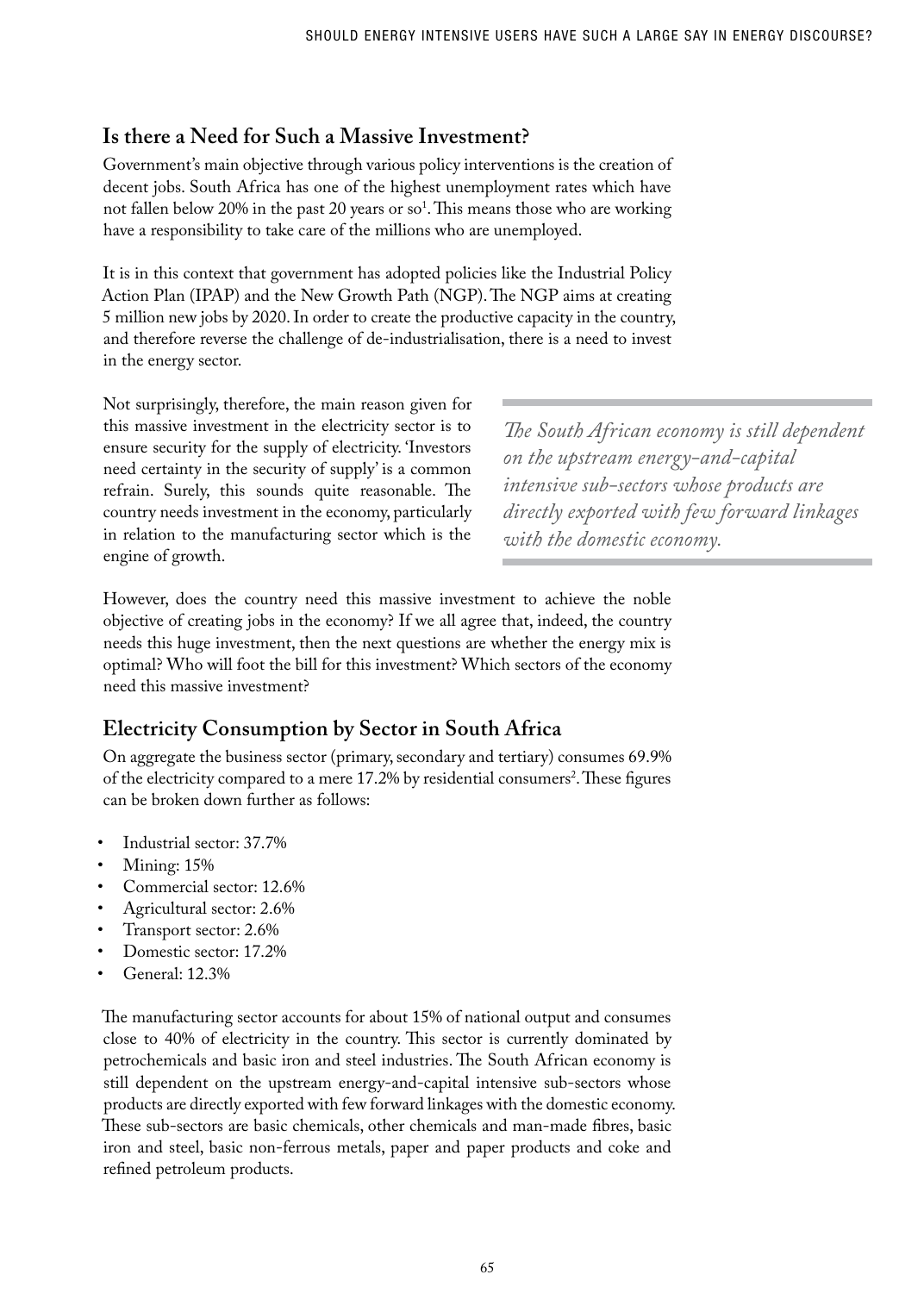#### **The Beneficiaries of the Investment**

The upstream, energy-and-capital intensive sub-sectors are the ones that stand to benefit massively out of more than double the new generation capacity being created. This should not be surprising because out of 16 members of the IRP technical task team members, about 40% of them came from the Energy Intensive Users Group (EIUG), namely, Xstrata, Anglo American, Exxaro, SASOL, BHP Billiton and Chamber of Mines<sup>3</sup>. The EIUG consumes about 44% of the electricity sales in South Africa<sup>4</sup>.

While Eskom's System Operator did modelling work for the IRP, it would be difficult to understand how the EIUG, which served on the technical task team, did not bring its weight to bear on the final document.

*Business was opposed to this approach and argued for an opportunity for customers to utilise new additional suppliers of power. They argue that this would create a strong incentive for investment in additional and efficient power generation.*

While the major concern is security for the supply of electricity, it does happen that at times supply may exceed demand. In that eventuality, some of the power stations will have to be mothballed, as happened with Eskom's power stations in the 1980s. Unfortunately, returning those power stations back to service does not come about cheaply, money is needed for de-mothballing. The question is who would foot the bill for de-mothballing those power stations? As it happened when Eskom returned the power stations it had mothballed back to

service, the electricity tariffs would have to be increased massively.

One of the cheapest ways of making electricity available for the economy is to use electricity efficiently. In the midst of the 2008 electricity crisis, government tried to introduce a protocol for new electricity connections. In terms of the draft protocol, a New Electricity Connections Protocol (NECP), new applications of more than 100kVA but less than 1MVA would be scheduled if the customers adopted energy efficiency technologies. Applications of more than 1MVA but less than 20MVA would be scheduled if the applicants committed to energy efficiency and energy savings in terms of Energy Conservation Scheme (ECS).<sup>5</sup>

Business was opposed to this approach and argued for an opportunity for customers to utilise new additional suppliers of power. They argue that this would create a strong incentive for investment in additional and efficient power generation. The protocol did not see the light of the day ultimately.

Now government is introducing an Independent System and Market Operator (ISMO) to ensure more private sector involvement in the electricity sector. The introduction of private sector players in the electricity sector will inevitably result in higher prices of electricity, and the poor are the ones to suffer in this regard. Higher electricity prices will cause more strain in other sectors of the economy, thus jeopardising any job creation prospects.

Government had to be convinced about the need to increase the share of renewable sources of electricity in the IRP. Ultimately the renewable sources of electricity, which are critical in the fight against climate change which is putting the lives of ordinary people in the main at greater risk, were increased in the IRP from 11400MW to 17800MW.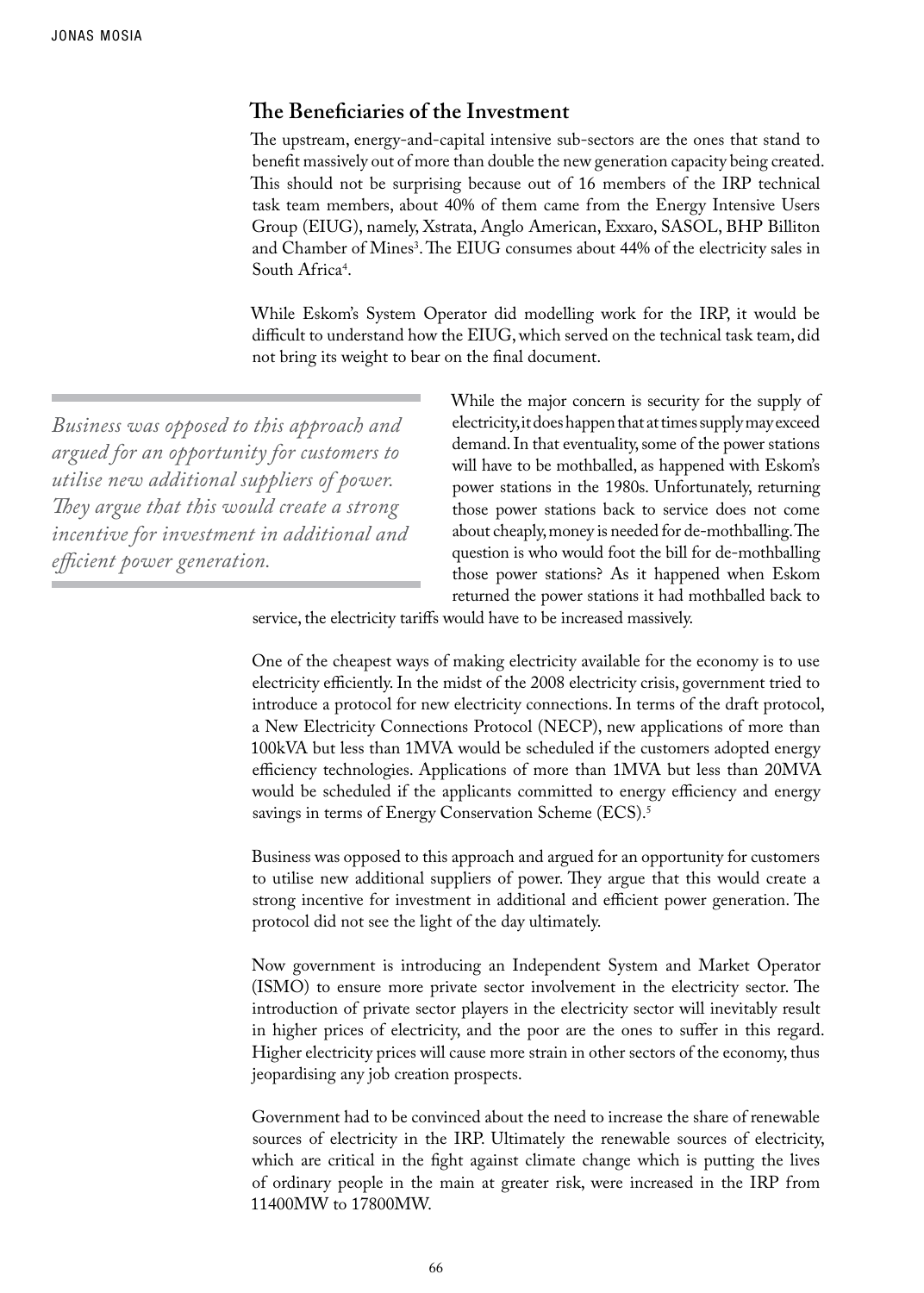There seems to be mistrust about the renewable sources of electricity because they "can not provide the base-load energy". Again, those who need base-load energy are energy intensive users and certainly not residential consumers. Whilst the share of coal in electricity generation, which provides base-load energy, would be decreased by 27.2% in 2030, this decrease would be compensated by a massive increase in nuclear energy. This increase in nuclear energy is defended by the base-load energy argument.

The nuclear energy industry is both capital and skills intensive. As a country, we do not have nuclear skills base. The Koeberg nuclear plant was built by a French nuclear company Areva (previously known as Framatome)<sup>6</sup>. Therefore, the nuclear plants will be built by foreign nuclear companies, with foreign skilled workers. Not only that, but most of the inputs will be imported and thus little benefits will be derived by local manufacturers.

This commitment to invest massively in nuclear power will require trillions of rand. At the same time financial markets do not have the appetite for the risk associated with nuclear investments; and the World Bank, which has granted Eskom the loan for coalfired power stations and renewables, is currently not funding new nuclear projects.

The reality is that the nuclear industry cannot be viable without massive financial support from the government. The Department of Energy acknowledged this fact in

*Whilst we are told that a major nuclear accident is unlikely except in cases of human errors, natural disasters or terror attacks, three major nuclear related disasters have occurred in just about thirty years, viz., Three Mile Island, Chernobyl and now Fukushima.*

the Energy White Paper: *"Despite its small contribution, the nuclear industry has been the recipient of a major portion of DME's budget…"* In 2010 government was forced to close down the Pebble Bed Modular Reactor (PBMR) because its costs had escalated dramatically, and at the time of its closure, government had already spent about R9 billion.

Nuclear energy is characterised by a problem of dangerous long term radioactive waste with onerous requirements for safe custody over a period of some thousand years. Whilst we are told that a major nuclear accident is unlikely except in cases of human errors, natural disasters or terror attacks, three major nuclear related disasters have occurred in just about thirty years, viz., Three Mile Island, Chernobyl and now Fukushima. In financial terms, nuclear incidents can be so devastating that the cost of full insurance would be so high to make nuclear energy more expensive than fossil fuels.

Japan's Fukushima disaster has shown that nuclear power is a viable source for cheap energy only if it is insured. Governments that use nuclear energy are torn between the benefit of low-cost electricity and the risk of a nuclear catastrophe, which could total trillions of dollars. Nuclear risks, be it damage to power plants or the liability risks resulting from radiation accidents, are covered by the state.

Climate concerns are said to be the force behind the resurgence of nuclear energy as part of the energy mix. The Copenhagen Accord requires of developing countries to submit proposed Nationally Appropriate Mitigation Actions (NAMAs) showing their plans to reduce their Green House Gases (GHG) emissions through specified projects. Accordingly, nuclear energy is touted as a solution to the challenges of climate change, and developing countries are advised to have nuclear energy policy to meet the commitments of the Copenhagen Accord.